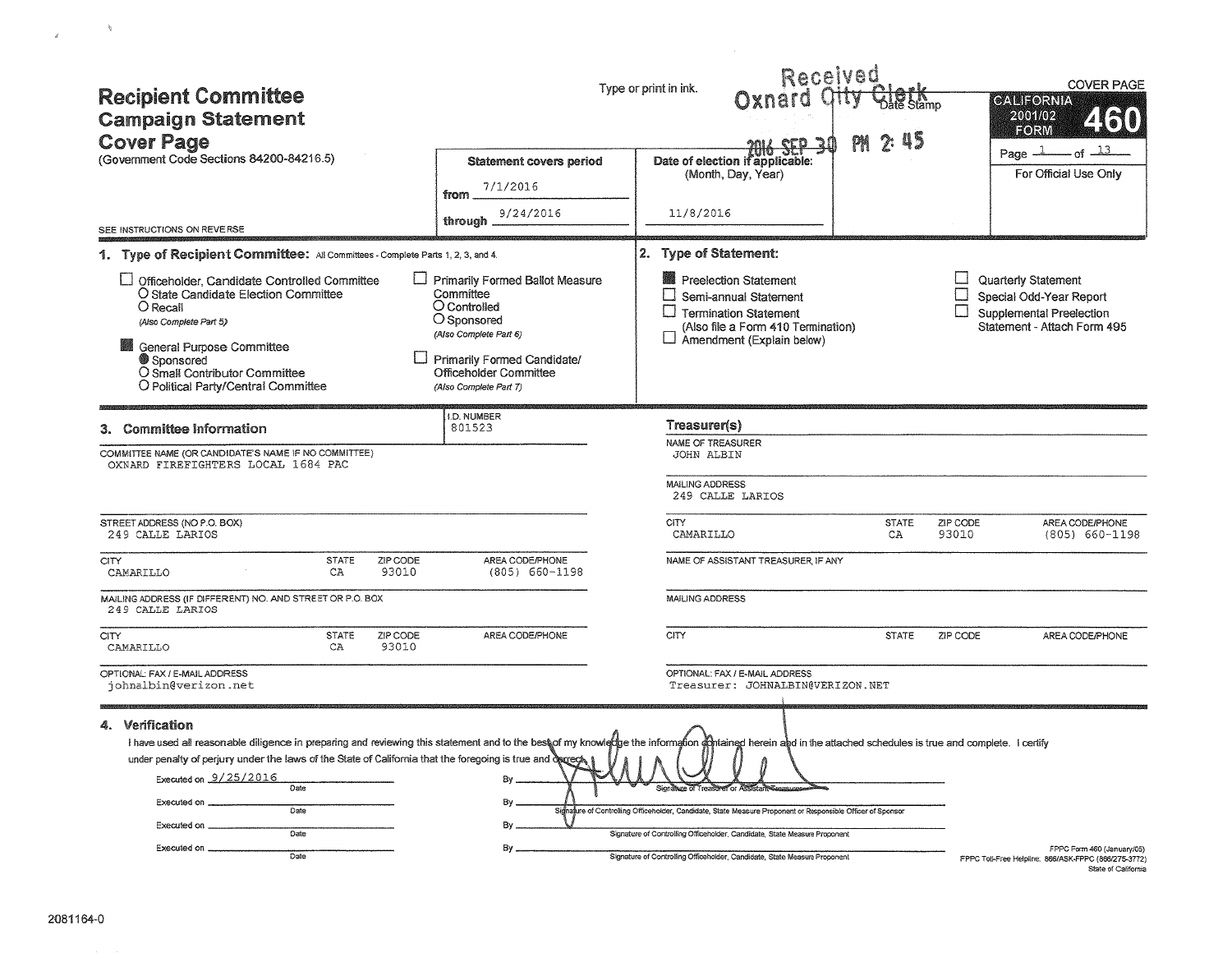## Recipient Committee Campaign Statement Cover Page - Part 2



### 5. Officeholder or Candidate Controlled Committee

| NAME OF OFFICEHOLDER OR CANDIDATE                                                                                                                                                                                                         |             |              |     |
|-------------------------------------------------------------------------------------------------------------------------------------------------------------------------------------------------------------------------------------------|-------------|--------------|-----|
| OFFICE SOUGHT OR HELD (INCLUDE LOCATION AND DISTRICT NUMBER IF APPLICABLE)                                                                                                                                                                |             |              |     |
| RESIDENTIAL/BUSINESS ADDRESS (NO. AND STREET)                                                                                                                                                                                             | <b>CITY</b> | <b>STATE</b> | ZIP |
|                                                                                                                                                                                                                                           |             |              |     |
| Related Committees Not Included in this Statement: List any committees<br>not included in this statement that are controlled by you or are primarily formed to receive<br>contributions or make expenditures on behalf of your candidacy. |             |              |     |

COMMITTEE NAME l.D. NUMBER NAME OF TREASURER CONTROLLED COMMITTEE?  $\Box$  YES COMMITTEE ADDRESS STREET ADDRESS (NO P.O. BOX) CITY STATE ZIP CODE AREA CODE/PHONE COMMITTEE NAME l.D. NUMBER

# NAME OF TREASURER CONTROLLED COMMITTEE?  $\Box$ YES  $\Box$ NO COMMITTEE ADDRESS STREET ADDRESS (NO P.O. BOX) CITY STATE ZIP CODE AREA CODE/PHONE

#### 6. Primarily Formed Ballot Measure Committee

| NAME OF BALLOT MEASURE. |  |  |  |  |
|-------------------------|--|--|--|--|
|-------------------------|--|--|--|--|

| BALLOT NO. OR LETTER | <b>JURISDICTION</b> | <b>JPPORT</b> |
|----------------------|---------------------|---------------|
|                      |                     | <b>PPOSE</b>  |

Identify the controlling officeholder, candidate, or state measure proponent, if any.

NAME OF OFFICEHOLDER, CANDIDATE, OR PROPONENT

| OFFICE SOUGHT OR HELD<br><b>I DISTRICT NO. IF ANY</b> |  |
|-------------------------------------------------------|--|
|                                                       |  |
|                                                       |  |
|                                                       |  |

#### 1. Primarily Formed Candidate/Officeholder Committee officeho/der(s} or candidate(s) for which this committee is primarily formed. **List names of**

| NAME OF OFFICEHOLDER OR CANDIDATE | OFFICE SOUGHT OR HELD | SUPPORT<br>$I$ OPPOSE |
|-----------------------------------|-----------------------|-----------------------|
| NAME OF OFFICEHOLDER OR CANDIDATE | OFFICE SOUGHT OR HELD | SUPPORT<br>loppose    |
| NAME OF OFFICEHOLDER OR CANDIDATE | OFFICE SOUGHT OR HELD | SUPPORT<br>  loppose  |
| NAME OF OFFICEHOLDER OR CANDIDATE | OFFICE SOUGHT OR HELD | SUPPORT<br>OPPOSE     |

#### Attach continuation sheets if necessary

#### FPPC Fonn 460 (January/OS) **FPPC** Tol!~Free **Helpline:** 8\$6/ASK~F?PC **(8661275.3n2)**  State of California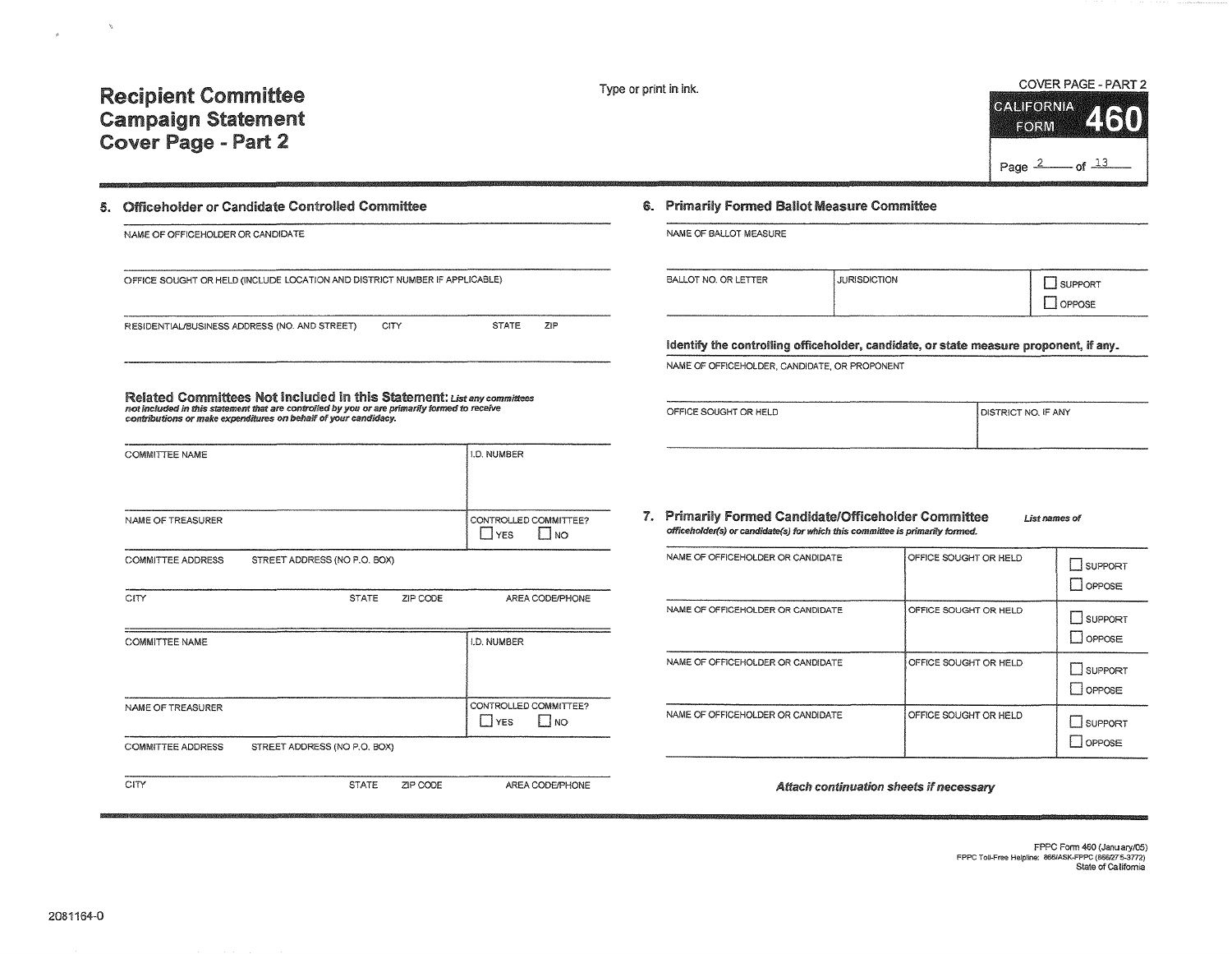| <b>Campaign Disclosure Statement</b><br><b>Summary Page</b><br>SEE INSTRUCTIONS ON REVERSE | Type or print in ink.<br>to whole dollars.                 | Amounts may be rounded                                                               | Statement covers period<br>7/1/2016<br>from -<br>9/24/2016<br>through -                                                                                  | <b>SUMMARY PAGE</b><br><b>GALIFORNIA</b><br>2160<br>FORM<br>Page $3 - 0$ of $13 - 13$<br>D. NUMBER |  |  |
|--------------------------------------------------------------------------------------------|------------------------------------------------------------|--------------------------------------------------------------------------------------|----------------------------------------------------------------------------------------------------------------------------------------------------------|----------------------------------------------------------------------------------------------------|--|--|
| NAME OF FILER<br>OXNARD FIREFIGHTERS LOCAL 1684 PAC                                        |                                                            |                                                                                      |                                                                                                                                                          | 801523                                                                                             |  |  |
| <b>Contributions Received</b>                                                              | Column A<br>TOTAL THIS PERIOD<br>(FROM ATTACHED SCHEDULES) | Column B<br>CALENDAR YEAR<br>TOTAL TO DATE                                           | <b>Calendar Year Summary for Candidates</b><br>Running in Both the State Primary and                                                                     |                                                                                                    |  |  |
|                                                                                            | \$2,400.00                                                 | \$6,400.00                                                                           | <b>General Elections</b>                                                                                                                                 |                                                                                                    |  |  |
|                                                                                            | \$0.00                                                     | \$0.00                                                                               | 1/1 through 6/30<br>20. Contributions                                                                                                                    | 7/1 to Date                                                                                        |  |  |
|                                                                                            | \$2,400.00                                                 | \$6,400.00                                                                           | Received                                                                                                                                                 |                                                                                                    |  |  |
|                                                                                            | \$0.00                                                     | \$0.00                                                                               | 21. Expenditures                                                                                                                                         |                                                                                                    |  |  |
| 5. TOTAL CONTRIBUTIONS RECEIVED  Add Lines 3 + 4                                           | \$2,400.00                                                 | \$6,400.00                                                                           | Made                                                                                                                                                     |                                                                                                    |  |  |
| <b>Expenditures Made</b>                                                                   |                                                            |                                                                                      | <b>Expenditure Limit Summary for State</b>                                                                                                               |                                                                                                    |  |  |
|                                                                                            | \$16,450.00                                                | \$16,450.00                                                                          | Candidates<br>22. Cumulative Expenditures Made*<br>(if Subject to Voluntary Expenditure Limit)<br>Date of Election<br><b>Total to Date</b><br>(mm/dd/yy) |                                                                                                    |  |  |
|                                                                                            | \$0.00                                                     | \$0.00                                                                               |                                                                                                                                                          |                                                                                                    |  |  |
|                                                                                            | \$16,450.00                                                | \$16,450.00                                                                          |                                                                                                                                                          |                                                                                                    |  |  |
|                                                                                            | \$0.00                                                     | \$0.00                                                                               |                                                                                                                                                          |                                                                                                    |  |  |
|                                                                                            | \$0.00                                                     | \$0.00                                                                               |                                                                                                                                                          |                                                                                                    |  |  |
|                                                                                            | \$16,450.00                                                | \$16,450.00                                                                          |                                                                                                                                                          |                                                                                                    |  |  |
| <b>Current Cash Statement</b>                                                              |                                                            |                                                                                      |                                                                                                                                                          |                                                                                                    |  |  |
| 12. Beginning Cash Balance  Previous Summary Page, Line 16                                 | \$41,515.72                                                | To calculate Column B, add                                                           |                                                                                                                                                          |                                                                                                    |  |  |
|                                                                                            | \$2,400.00                                                 | amounts in Column A to the<br>corresponding amount                                   | Amounts in this section may be different from amounts<br>reported in Column B.                                                                           |                                                                                                    |  |  |
|                                                                                            | \$0.00                                                     | from Column B of your last                                                           |                                                                                                                                                          |                                                                                                    |  |  |
|                                                                                            | \$16,450.00                                                | report. Some amounts in<br>Column A may be negative                                  |                                                                                                                                                          |                                                                                                    |  |  |
| 16. ENDING CASH BALANCE  Add Lines 12 + 13 + 14, then subtract Line 15                     | \$27,465.72                                                | figures that should be<br>subtracted from previous                                   |                                                                                                                                                          |                                                                                                    |  |  |
| If this is a termination statement, Line 16 must be zero.                                  |                                                            | period amounts. If this is<br>the first report being filed                           |                                                                                                                                                          |                                                                                                    |  |  |
|                                                                                            | \$0.00                                                     | for this calendar year, only<br>carry over the amounts<br>from Lines 2, 7, and 9 (if |                                                                                                                                                          |                                                                                                    |  |  |
| <b>Cash Equivalents and Outstanding Debts</b>                                              |                                                            | any).                                                                                |                                                                                                                                                          |                                                                                                    |  |  |
|                                                                                            | \$0.00                                                     |                                                                                      |                                                                                                                                                          |                                                                                                    |  |  |
|                                                                                            | \$0.00                                                     |                                                                                      |                                                                                                                                                          |                                                                                                    |  |  |
|                                                                                            |                                                            |                                                                                      |                                                                                                                                                          | FPPC Form 460 (January/05)<br>FPPC Toll-Free Helpline: 866/ASK-FPPC (866/275-3772)                 |  |  |

 $\label{eq:psi} \Psi_{\rm{eff}} = \frac{1}{2} \left( \frac{1}{\sqrt{2}} \right)^{2} \left( \frac{1}{2} \right)^{2}$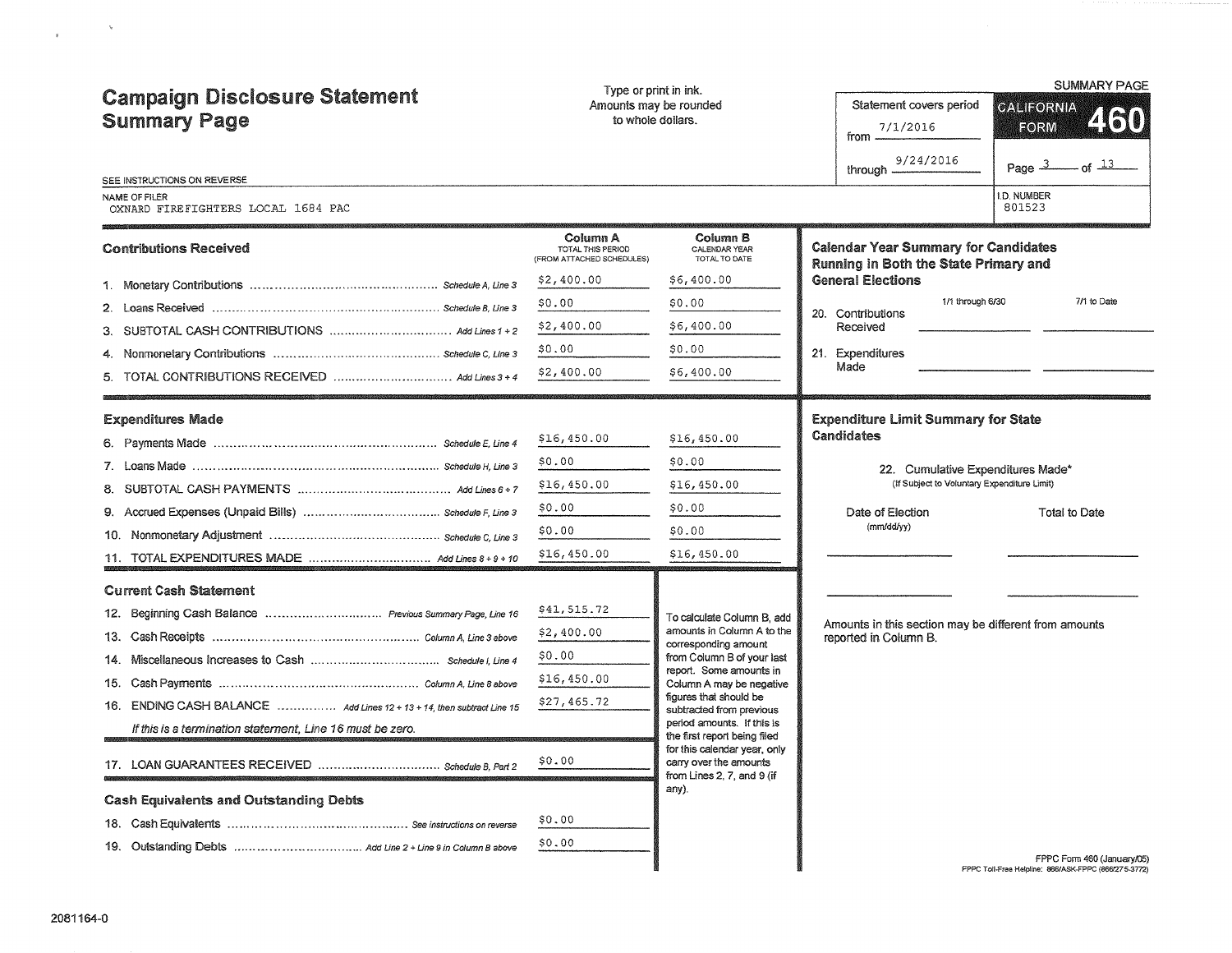|                             |                                                                                                 | Type or print in ink.<br>Amounts may be rounded<br>to whole dollars.     |                                                                                                     |                                   | <b>SCHEDULE A</b> |                                                                  |                                          |  |  |
|-----------------------------|-------------------------------------------------------------------------------------------------|--------------------------------------------------------------------------|-----------------------------------------------------------------------------------------------------|-----------------------------------|-------------------|------------------------------------------------------------------|------------------------------------------|--|--|
| <b>Schedule A</b>           | <b>Monetary Contributions Received</b>                                                          |                                                                          |                                                                                                     |                                   | from $\equiv$     | Statement covers period<br>7/1/2016                              | CALIFORNIA<br>460<br>FORM                |  |  |
| SEE INSTRUCTIONS ON REVERSE |                                                                                                 |                                                                          |                                                                                                     |                                   | through —         | 9/24/2016                                                        | $-$ of $\frac{13}{2}$<br>Page $4$        |  |  |
| NAME OF FILER               | OXNARD FIREFIGHTERS LOCAL 1684 PAC                                                              |                                                                          |                                                                                                     |                                   |                   |                                                                  | <b>I.D. NUMBER</b><br>801523             |  |  |
| DATE<br>RECEIVED            | FULL NAME, STREET ADDRESS AND ZIP CODE OF CONTRIBUTOR<br>(IF COMMITTEE, ALSO ENTER I.D. NUMBER) | <b>CONTRIBUTOR</b><br>CODE*                                              | IF AN INDIVIDUAL, ENTER<br>OCCUPATION AND EMPLOYER<br>(IF SELF-EMPLOYED, ENTER NAME<br>OF BUSINESS) | AMOUNT<br>RECEIVED THIS<br>PERIOD |                   | <b>CUMULATIVE TO DATE</b><br>CALENDAR YEAR<br>(JAN. 1 - DEC. 31) | PER ELECTION<br>TO DATE<br>(IF REQUIRED) |  |  |
|                             |                                                                                                 | Ш<br>IND<br>П<br><b>COM</b><br>OTH<br>PTY<br>÷<br>SCC                    |                                                                                                     |                                   |                   |                                                                  |                                          |  |  |
|                             |                                                                                                 | ٦<br><b>IND</b><br>COM<br>$\Box$<br>OTH<br>$\Box$ PTY<br>l scc<br>$\Box$ |                                                                                                     |                                   |                   |                                                                  |                                          |  |  |
|                             |                                                                                                 | $\square$ ind<br>П<br>COM<br>OTH<br>PTY<br>┚<br>┚<br><b>SCC</b>          |                                                                                                     |                                   |                   |                                                                  |                                          |  |  |
|                             |                                                                                                 | O ind<br>$\Box$ COM<br>$\square$ отн<br>$\Box$ PTY<br>$\square$ scc      |                                                                                                     |                                   |                   |                                                                  |                                          |  |  |
|                             |                                                                                                 | OM $\Box$<br>COM<br>OTH<br><b>PTY</b><br>⊣<br>$\sqcup$ scc               |                                                                                                     |                                   |                   |                                                                  |                                          |  |  |
|                             |                                                                                                 |                                                                          | <b>SUBTOTAL \$</b>                                                                                  |                                   |                   |                                                                  |                                          |  |  |
|                             |                                                                                                 |                                                                          |                                                                                                     |                                   |                   |                                                                  |                                          |  |  |

#### Schedule A Summary

| <b>Schedule A Summary</b>                                         | *Contributor Codes |                                                                          |
|-------------------------------------------------------------------|--------------------|--------------------------------------------------------------------------|
| 1. Amount received this period - itemized monetary contributions. | \$0.00             | ND - Individual<br>COM - Recipient Committee                             |
|                                                                   | \$2,400.00         | (other than PTY or SCC)<br>OTH - Other (e.g., business entity)           |
| 3. Total monetary contributions received this period.             |                    | <b>PTY - Political Party</b><br><b>SCC - Small Contributor Committee</b> |

FPPC Form 460 (January/05) **FPPC T oll·Free Hefpline: 866/ASK·FPPC (8661275-3n2)** 

 $\mathcal{B}^{\mathcal{C}}$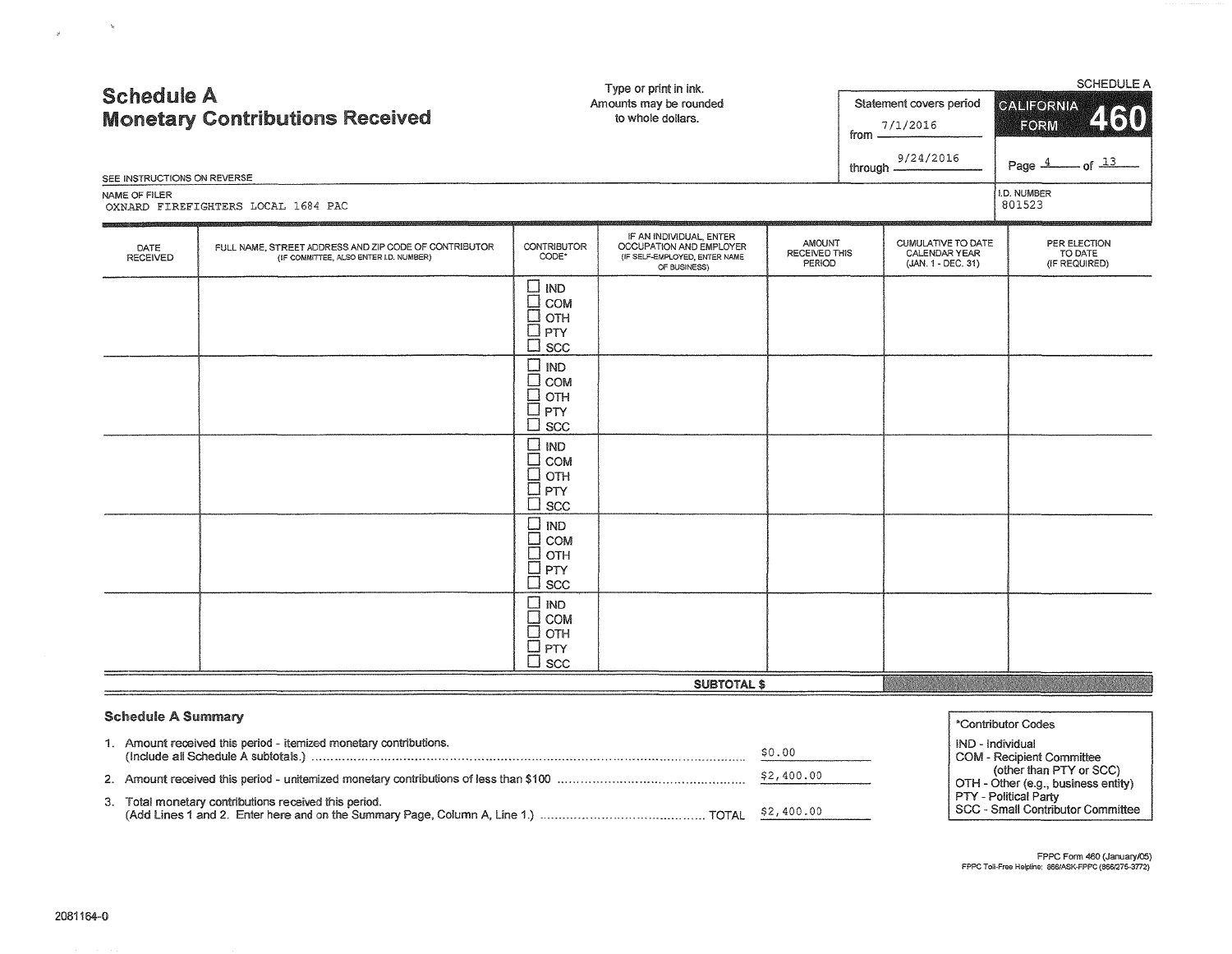| <b>Schedule B - Part 1</b><br><b>Loans Received</b>                                                                                                                                                                                                                                                                                                                          |                                                                                                     |                                                               | Type or print in ink.<br>Amounts may be rounded<br>to whole dollars. |                                                              | Statement covers period<br><b>CALIFORNIA</b><br>FORM<br>7/1/2016<br>from<br>9/24/2016<br>through                          |                                        |                                                                   | SCHEDULE B - PART 1<br>21610<br>of $13$                                             |
|------------------------------------------------------------------------------------------------------------------------------------------------------------------------------------------------------------------------------------------------------------------------------------------------------------------------------------------------------------------------------|-----------------------------------------------------------------------------------------------------|---------------------------------------------------------------|----------------------------------------------------------------------|--------------------------------------------------------------|---------------------------------------------------------------------------------------------------------------------------|----------------------------------------|-------------------------------------------------------------------|-------------------------------------------------------------------------------------|
| SEE INSTRUCTIONS ON REVERSE<br>NAME OF FILER                                                                                                                                                                                                                                                                                                                                 |                                                                                                     |                                                               |                                                                      |                                                              |                                                                                                                           |                                        | Page $5$<br>I.D. NUMBER                                           |                                                                                     |
| OXNARD FIREFIGHTERS LOCAL 1684 PAC                                                                                                                                                                                                                                                                                                                                           |                                                                                                     |                                                               |                                                                      |                                                              |                                                                                                                           |                                        | 801523                                                            |                                                                                     |
| FULL NAME, STREET ADDRESS AND ZIP CODE<br>OF LENDER<br>(IF COMMITTEE, ALSO ENTER I.D. NUMBER)                                                                                                                                                                                                                                                                                | IF AN INDIVIDUAL, ENTER<br>OCCUPATION AND EMPLOYER<br>(IF SELF-EMPLOYED, ENTER<br>NAME OF BUSINESS) | (a)<br><b>OUTSTANDING</b><br><b>BALANCE</b><br>BEGINNING THIS | (b)<br>AMOUNT<br>RECEIVED THIS<br>PERIOD                             | $\mathbf{(c)}$<br>AMOUNT PAID<br>OR FORGIVEN<br>THIS PERIOD* | $\left( \alpha \right)$<br><b>OUTSTANDING</b><br><b>BALANCE AT</b><br>CLOSE OF THIS                                       | (e)<br>INTEREST<br>PAID THIS<br>PERIOD | (f)<br><b>ORIGINAL</b><br>AMOUNT OF<br><b>LOAN</b>                | (g)<br>CUMULATIVE<br>CONTRIBUTIONS<br>TO DATE                                       |
|                                                                                                                                                                                                                                                                                                                                                                              |                                                                                                     |                                                               |                                                                      | $\Box$ PAID                                                  |                                                                                                                           | -%                                     |                                                                   | CALENDAR YEAR                                                                       |
|                                                                                                                                                                                                                                                                                                                                                                              |                                                                                                     |                                                               |                                                                      | <b>L</b> FORGIVEN                                            |                                                                                                                           | RATE                                   |                                                                   | PER ELECTION**                                                                      |
| TO IND OCOM O OTH O PTY O SCC                                                                                                                                                                                                                                                                                                                                                |                                                                                                     |                                                               |                                                                      |                                                              | DATE DUE                                                                                                                  |                                        | DATE INCURRED                                                     |                                                                                     |
|                                                                                                                                                                                                                                                                                                                                                                              |                                                                                                     |                                                               |                                                                      | $\Box$ PAID                                                  |                                                                                                                           | %                                      |                                                                   | CALENDAR YEAR                                                                       |
|                                                                                                                                                                                                                                                                                                                                                                              |                                                                                                     |                                                               |                                                                      | LI FORGIVEN                                                  |                                                                                                                           | <b>RATE</b>                            |                                                                   | PER ELECTION**                                                                      |
| $\dagger \Box$ ind $\Box$ com $\Box$ oth $\Box$ pty $\Box$ scc                                                                                                                                                                                                                                                                                                               |                                                                                                     |                                                               |                                                                      |                                                              | DATE DUE                                                                                                                  |                                        | DATE INCURRED                                                     |                                                                                     |
|                                                                                                                                                                                                                                                                                                                                                                              |                                                                                                     |                                                               |                                                                      | $\square$ paid                                               |                                                                                                                           | .%                                     |                                                                   | CALENDAR YEAR                                                                       |
|                                                                                                                                                                                                                                                                                                                                                                              |                                                                                                     |                                                               |                                                                      | $\Box$ FORGIVEN                                              |                                                                                                                           | <b>RATE</b>                            |                                                                   | PER ELECTION**                                                                      |
| $+ \Box$ ind $\Box$ com $\Box$ oth $\Box$ pty $\Box$ scc                                                                                                                                                                                                                                                                                                                     |                                                                                                     |                                                               |                                                                      |                                                              | DATE DUE                                                                                                                  |                                        | DATE INCURRED                                                     |                                                                                     |
|                                                                                                                                                                                                                                                                                                                                                                              |                                                                                                     | <b>SUBTOTAL \$</b>                                            |                                                                      | \$                                                           | s                                                                                                                         | \$<br>(Enter (e) on                    |                                                                   |                                                                                     |
| <b>Schedule B Summary</b>                                                                                                                                                                                                                                                                                                                                                    |                                                                                                     |                                                               |                                                                      |                                                              |                                                                                                                           | Schedule E. Line 3)                    |                                                                   |                                                                                     |
| (Total Column (b) plus uniternized loans of less than \$100.)                                                                                                                                                                                                                                                                                                                |                                                                                                     |                                                               |                                                                      | \$0.00                                                       |                                                                                                                           |                                        | *Contributor Codes                                                |                                                                                     |
| 2. Loans paid or forgiven this period measurement contains and contained and contained and contained and contained and contained and contained and contained and contained and contained and contained and contained and conta<br>(Total Column (c) plus loans under \$100 paid or forgiven.)<br>(include loans paid by a third party that are also itemized on Schedule A.) |                                                                                                     |                                                               |                                                                      |                                                              | IND - Individual<br>\$0.00<br>COM - Recipient Committee<br>(other than PTY or SCC)<br>OTH - Other (e.g., business entity) |                                        |                                                                   |                                                                                     |
| Enter the net here and on the Summary Page, Column A, Line 2.                                                                                                                                                                                                                                                                                                                |                                                                                                     |                                                               |                                                                      | \$0.00                                                       | (May be a negative number)                                                                                                |                                        | PTY - Political Party<br><b>SCC - Small Contributor Committee</b> |                                                                                     |
| *Amounts forgiven or paid by another party also must be reported on Schedule A.<br>** If required.                                                                                                                                                                                                                                                                           |                                                                                                     |                                                               |                                                                      |                                                              |                                                                                                                           |                                        |                                                                   | FPPC Form 460 (January/05)<br>FPPC Toll-Free Helpline: 866/ASK-FPPC (866/27 5-3772) |

 $\label{eq:R1} \mathcal{R} = \frac{1}{\sqrt{2\pi}}\sum_{i=1}^{\infty}\frac{1}{i} \sum_{j=1}^{\infty}\frac{1}{j} \sum_{j=1}^{\infty}\frac{1}{j} \sum_{j=1}^{\infty}\frac{1}{j} \sum_{j=1}^{\infty}\frac{1}{j} \sum_{j=1}^{\infty}\frac{1}{j} \sum_{j=1}^{\infty}\frac{1}{j} \sum_{j=1}^{\infty}\frac{1}{j} \sum_{j=1}^{\infty}\frac{1}{j} \sum_{j=1}^{\infty}\frac{1}{j} \sum_{j=1}^{\infty}\frac$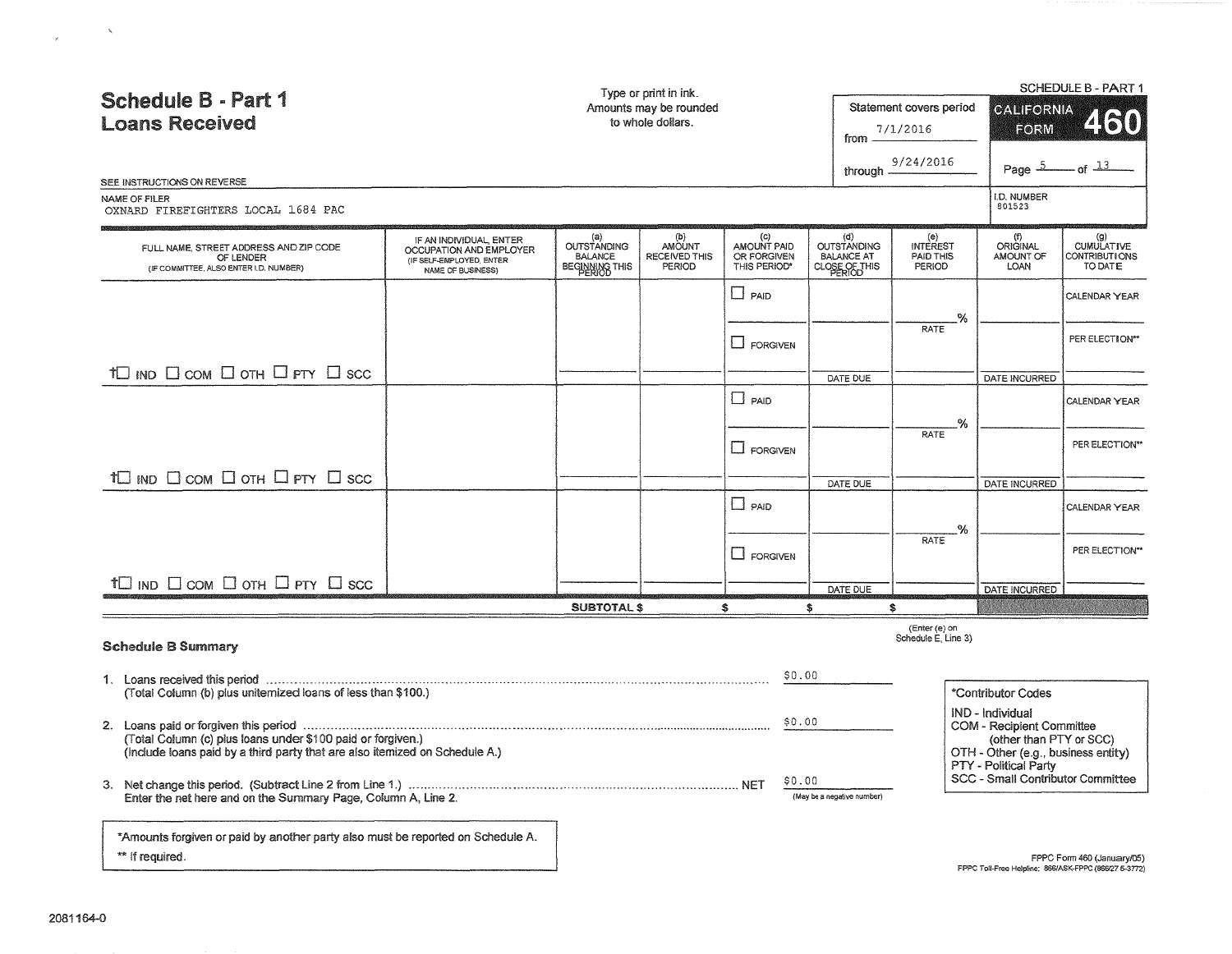| <b>Schedule C</b><br><b>Nonmonetary Contributions Received</b><br>SEE INSTRUCTIONS ON REVERSE<br>NAME OF FILER<br>OXNARD FIREFIGHTERS LOCAL 1684 PAC |                                                                                                    |                                                                                 | Type or print in ink.<br>Amounts may be rounded<br>to whole dollars.                                | Statement covers period<br>7/1/2016<br>from<br>9/24/2016<br>through $\equiv$ |                                        | SCHEDULE C<br>CALIFORNIA<br>460<br>FORM<br>$\sigma$ $\frac{13}{2}$<br>Page 6<br>I.D. NUMBER<br>801523 |                              |                                          |
|------------------------------------------------------------------------------------------------------------------------------------------------------|----------------------------------------------------------------------------------------------------|---------------------------------------------------------------------------------|-----------------------------------------------------------------------------------------------------|------------------------------------------------------------------------------|----------------------------------------|-------------------------------------------------------------------------------------------------------|------------------------------|------------------------------------------|
| DATE<br>RECEIVED                                                                                                                                     | FULL NAME, STREET ADDRESS AND<br>ZIP CODE OF CONTRIBUTOR<br>(IF COMMITTEE, ALSO ENTER I.D. NUMBER) | <b>CONTRIBUTOR</b><br>CODE*                                                     | IF AN INDIVIDUAL, ENTER<br>OCCUPATION AND EMPLOYER<br>(IF SELF-EMPLOYED, ENTER NAME<br>OF BUSINESS) | DESCRIPTION OF<br>GOODS OR SERVICES                                          | AMOUNT/<br><b>FAIR MARKET</b><br>VALUE | CALENDAR YEAR<br>(JAN. 1 - DEC. 31)                                                                   | <b>CUMULATIVE TO</b><br>DATE | PER ELECTION<br>TO DATE<br>(IF REQUIRED) |
|                                                                                                                                                      |                                                                                                    | ∐<br>IND<br>$\Box$<br>COM<br>OTH<br>PTY<br>SCC<br><b>IND</b><br>П<br>COM<br>OTH |                                                                                                     |                                                                              |                                        |                                                                                                       |                              |                                          |
|                                                                                                                                                      |                                                                                                    | PTY<br><b>SCC</b>                                                               |                                                                                                     |                                                                              |                                        |                                                                                                       |                              |                                          |
|                                                                                                                                                      |                                                                                                    | <b>IND</b><br>COM<br>OTH<br>$\Box$<br>PTY<br><b>SCC</b>                         |                                                                                                     |                                                                              |                                        |                                                                                                       |                              |                                          |
|                                                                                                                                                      |                                                                                                    | $\Box$<br><b>IND</b><br>o<br>Du<br>COM<br>OTH<br>  PTY<br>$\Box$ scc            |                                                                                                     |                                                                              |                                        |                                                                                                       |                              |                                          |
|                                                                                                                                                      | Attach additional information on appropriately labeled continuation sheets.                        |                                                                                 |                                                                                                     | <b>SUBTOTAL \$</b>                                                           |                                        |                                                                                                       |                              |                                          |

#### Schedule C Summary

|                                                                      |        | *Contributor Codes                                             |
|----------------------------------------------------------------------|--------|----------------------------------------------------------------|
| 1. Amount received this period - itemized nonmonetary contributions. | \$0.00 | IND - Individual                                               |
|                                                                      |        | COM - Recipient Committee                                      |
|                                                                      | \$0.00 | (other than PTY or SCC)<br>OTH - Other (e.g., business entity) |
|                                                                      |        | PTY - Political Party                                          |
| 3. Total nonmonetary contributions received this period.             |        | SCC - Small Contributor Committee                              |
|                                                                      |        |                                                                |

 $\label{eq:1} \mathcal{Q}_{\mathcal{C}}(t) = \frac{1}{\sqrt{2\pi}}\sum_{i=1}^{\infty}\frac{1}{\sqrt{2\pi}}\sum_{i=1}^{\infty}\frac{1}{\sqrt{2\pi}}\sum_{i=1}^{\infty}\frac{1}{\sqrt{2\pi}}\sum_{i=1}^{\infty}\frac{1}{\sqrt{2\pi}}\sum_{i=1}^{\infty}\frac{1}{\sqrt{2\pi}}\sum_{i=1}^{\infty}\frac{1}{\sqrt{2\pi}}\sum_{i=1}^{\infty}\frac{1}{\sqrt{2\pi}}\sum_{i=1}^{\infty}\frac{1}{\sqrt{2\pi}}\$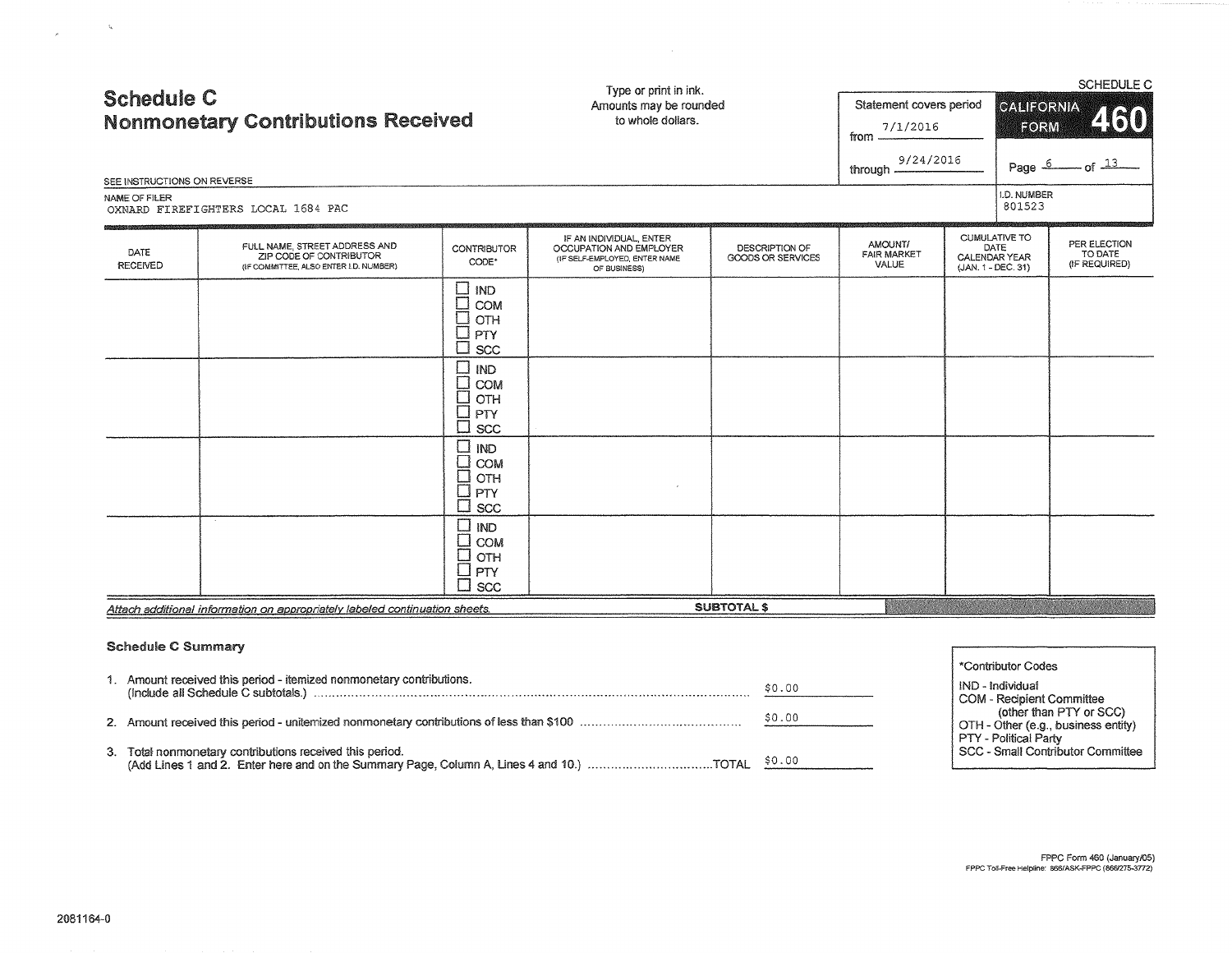| <b>Schedule D</b><br><b>Summary of Expenditures</b><br><b>Supporting/Opposing Other</b><br><b>Candidates, Measures and Committees</b><br>SEE INSTRUCTIONS ON REVERSE<br>NAME OF FILER<br>OXNARD FIREFIGHTERS LOCAL 1684 PAC |                                                                                                                                 | Type or print in ink.<br>Amounts may be rounded<br>to whole dollars.                                  | Statement covers period<br>7/1/2016<br>from -<br>9/24/2016<br>through - |                       | SCHEDULE D<br><b>CALIFORNIA</b><br>460<br>FORM<br>of $13$<br>Page $1$<br>I.D. NUMBER<br>801523 |  |                                          |
|-----------------------------------------------------------------------------------------------------------------------------------------------------------------------------------------------------------------------------|---------------------------------------------------------------------------------------------------------------------------------|-------------------------------------------------------------------------------------------------------|-------------------------------------------------------------------------|-----------------------|------------------------------------------------------------------------------------------------|--|------------------------------------------|
| DATE                                                                                                                                                                                                                        | NAME OF CANDIDATE, AND DISTRICT, OR<br>MEASURE NUMBER OR LETTER AND JURISDICTION.<br>OR COMMITTEE                               | <b>TYPE OF PAYMENT</b>                                                                                | DESCRIPTION<br>(IF REQUIRED)                                            | AMOUNT THIS<br>PERIOD | <b>CUMULATIVE TO DATE</b><br>CALENDAR YEAR<br>(JAN. 1 - DEC. 31)                               |  | PER ELECTION<br>TO DATE<br>(IF REQUIRED) |
| 9/2/2016                                                                                                                                                                                                                    | Steve Huber<br>Office Description: CITY COUNCIL,<br>OXNARDJurisdiction: Local<br>CITY OF OXNARD<br>$\Box$ Oppose<br>Support     | Monetary<br>Contribution<br>Nonmonetary<br>Contribution<br>Independent<br>Expenditure                 | CHECK                                                                   | \$1,000.00            | \$1,000.00                                                                                     |  |                                          |
| 9/2/2016                                                                                                                                                                                                                    | Bryan MacDonald<br>Office Description: CITY COUNCIL,<br>OXNARDJurisdiction: Local<br>CITY OF OXNARD<br>$\Box$ Oppose<br>Support | Monetary<br>Contribution<br>Nonmonetary<br>Contribution<br>Independent<br>$\mathbf{1}$<br>Expenditure | CHECK                                                                   | \$1,000.00            | \$1,000.00                                                                                     |  |                                          |
| 9/2/2016                                                                                                                                                                                                                    | Mike Barber<br>Office Description: Harbor<br>CommissionerJurisdiction: County<br>Ventura<br>$\Box$ Oppose<br>Support            | ▓▓<br>Monetary<br>Contribution<br>Nonmonetary<br>Contribution<br>П<br>independent<br>Expenditure      | CHECK                                                                   | \$250.00              | \$250.00                                                                                       |  |                                          |
|                                                                                                                                                                                                                             |                                                                                                                                 |                                                                                                       | <b>SUBTOTAL \$</b>                                                      |                       |                                                                                                |  |                                          |
| <b>Schedule D Summary</b>                                                                                                                                                                                                   |                                                                                                                                 |                                                                                                       |                                                                         |                       |                                                                                                |  |                                          |

|  | \$16,450.00 |  |  |  |  |  |
|--|-------------|--|--|--|--|--|
|  | \$0.00      |  |  |  |  |  |
|  |             |  |  |  |  |  |
|  | \$16,450.00 |  |  |  |  |  |

 $\label{eq:1} \frac{d\mathbf{r}}{dt} = \frac{d\mathbf{r}}{dt}$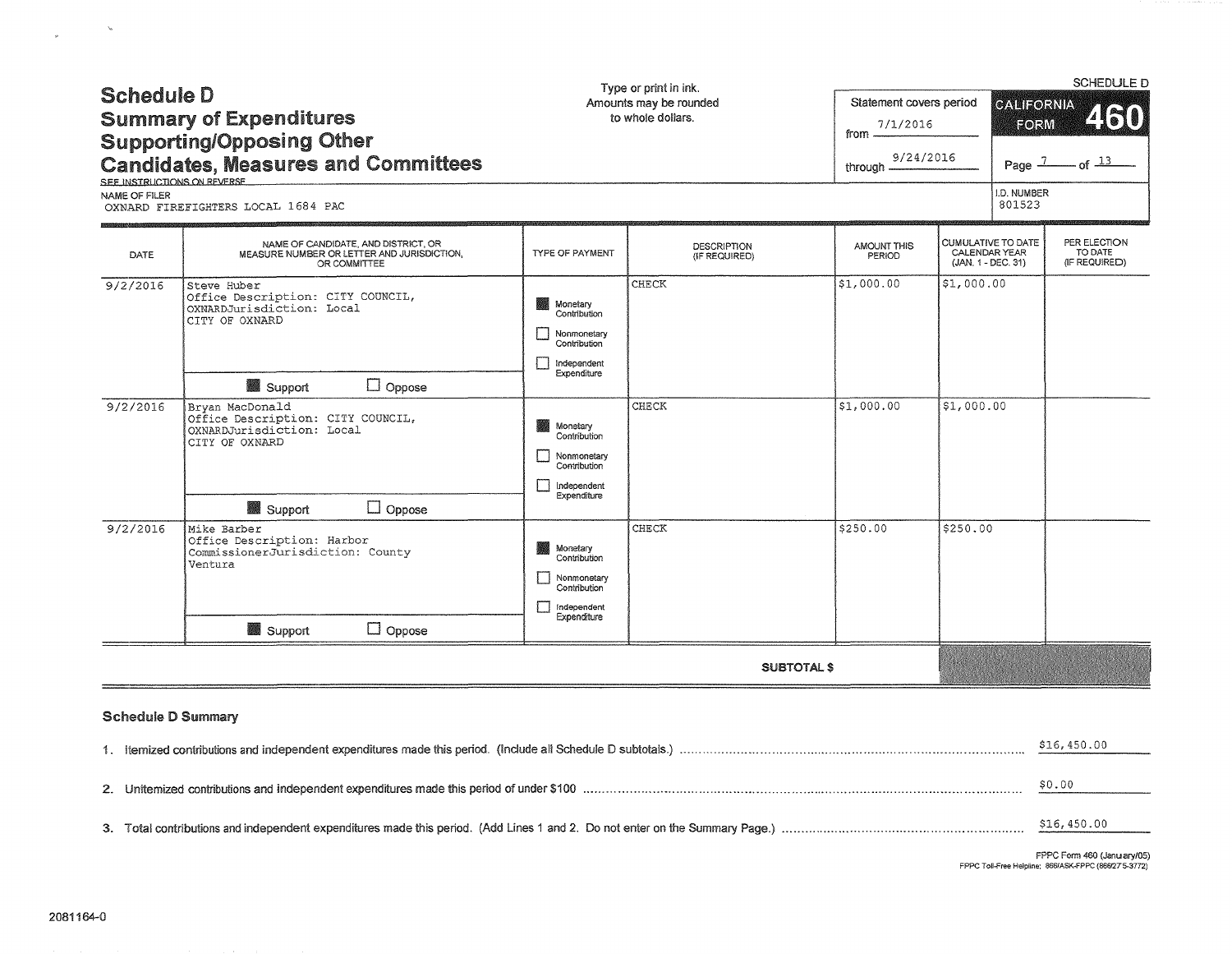| NAME OF FILER | OXNARD FIREFIGHTERS LOCAL 1684 PAC                                                                                      |                                                                                                                 |                              |                              | I.D. NUMBER<br>801523                                     |                                          |
|---------------|-------------------------------------------------------------------------------------------------------------------------|-----------------------------------------------------------------------------------------------------------------|------------------------------|------------------------------|-----------------------------------------------------------|------------------------------------------|
| DATE          | NAME OF CANDIDATE, AND DISTRICT, OR<br>MEASURE NUMBER OR LETTER AND JURISDICTION,<br>OR COMMITTEE                       | TYPE OF PAYMENT                                                                                                 | DESCRIPTION<br>(IF REQUIRED) | <b>AMOUNT THIS</b><br>PERIOD | CUMULATIVE TO DATE<br>CALENDAR YEAR<br>(JAN. 1 - DEC. 31) | PER ELECTION<br>TO DATE<br>(IF REQUIRED) |
| 9/6/2016      | Al Jones<br>Office Description: Oxnard<br>TreasurerJurisdiction: Local<br>CITY OF OXNARD<br>$\Box$ Oppose<br>Support    | Monetary<br>激动<br>Contribution<br>$\Box$<br>Nonmonetary<br>Contribution<br>Π<br>Independent<br>Expenditure      | CHECK                        | \$200.00                     | \$200.00                                                  |                                          |
| 7/2/2016      | Miguel Lopez<br>Office Description: MAYOR OF OXNARDJurisdiction:<br>Local<br>CITY OF OXNARD<br>Support<br>$\Box$ Oppose | Monetary<br>Contribution<br>ΙI<br>Nonmonetary<br>Contribution<br>$\blacksquare$<br>Independent<br>Expenditure   | <b>CHECK</b>                 | \$2,000.00                   | \$2,000.00                                                |                                          |
| 10/8/2016     | Miguel Lopez<br>Office Description: MAYOR OF OXNARDJurisdiction:<br>Local<br>CITY OF OXNARD<br>Support<br>$\Box$ Oppose | Monetary<br>Contribution<br>$\Box$<br>Nonmonetary<br>Contribution<br>П<br>Independent<br>Expenditure            | CHECK                        | \$12,000.00                  | \$14,000.00                                               |                                          |
|               | $\Box$ Support<br>$\Box$ Oppose                                                                                         | $\Box$<br>Monetary<br>Contribution<br>Nonmonetary<br>Contribution<br>$\mathsf{I}$<br>Independent<br>Expenditure |                              |                              |                                                           |                                          |
|               |                                                                                                                         |                                                                                                                 |                              | <b>SUBTOTAL \$</b>           |                                                           |                                          |
|               |                                                                                                                         |                                                                                                                 |                              |                              | FPPC Toll-Free Helpline: 866/ASK-FPPC (866/275-3772)      | FPPC Form 460 (January/05)               |

# Schedule D (Continuation Sheet) Summary of Expenditures Supporting/Opposing Other

 $\bar{u}_0$ 

 $\omega$ 

Type or print in ink. Amounts may be rounded

### to whole dollars.

Statement covers period **from**  $\frac{7/1/2016}{\ }$ ©ALIFORNIA<br>|-<br>| FORM

SCHEDULE D (CONT.)

 $460$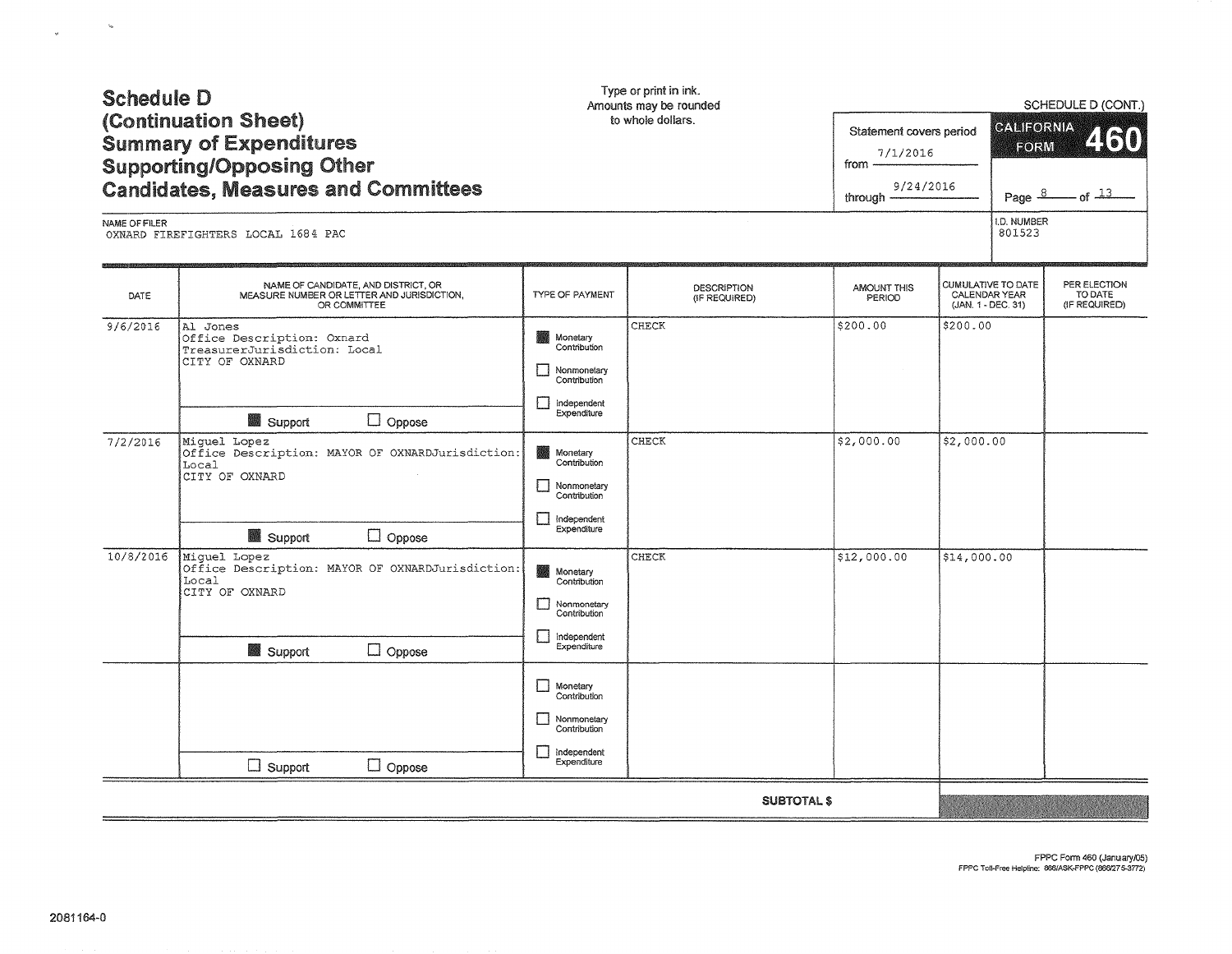| <b>Schedule E</b><br><b>Payments Made</b><br>SEE INSTRUCTIONS ON REVERSE<br>NAME OF FILER<br>OXNARD FIREFIGHTERS LOCAL 1684 PAC                                                                                                                                                                                                                                                                                                                                                                                                          |                                                                    | Type or print in ink.<br>Amounts may be rounded<br>to whole dollars.                                                                                                                                                                                 |                    |                                                                                                              | Statement covers period<br>7/1/2016<br>from<br>9/24/2016<br>through –                                                                                                                                                                                                                          | <b>SCHEDULE E</b><br><b>CALIFORNIA</b><br>460<br><b>EORM</b><br>$-$ of $13$<br>Page $\frac{9}{2}$<br>I.D. NUMBER<br>801523 |
|------------------------------------------------------------------------------------------------------------------------------------------------------------------------------------------------------------------------------------------------------------------------------------------------------------------------------------------------------------------------------------------------------------------------------------------------------------------------------------------------------------------------------------------|--------------------------------------------------------------------|------------------------------------------------------------------------------------------------------------------------------------------------------------------------------------------------------------------------------------------------------|--------------------|--------------------------------------------------------------------------------------------------------------|------------------------------------------------------------------------------------------------------------------------------------------------------------------------------------------------------------------------------------------------------------------------------------------------|----------------------------------------------------------------------------------------------------------------------------|
| If one of the following codes accurately describes the payment, you may enter the code. Otherwise, describe the payment.<br><b>CODES:</b><br>campaign paraphemalia/misc.<br>CMP<br>campaign consultants<br><b>CNS</b><br><b>CTB</b><br>contribution (explain nonmonetary)*<br><b>CVC</b><br>civic donations<br>candidate filing/ballot fees<br>FIL.<br><b>FND</b><br>fundraising events<br>independent expenditure supporting/opposing others (explain)*<br><b>IND</b><br>legal defense<br>LEG<br>campaign literature and mailings<br>LП | <b>MTG</b><br><b>OFC</b><br>PET<br>PHO<br>POL<br>POS<br>PRO<br>PRT | MBR member communications<br>meetings and appearances<br>office expenses<br>petition circulating<br>phone banks<br>polling and survey research<br>postage, delivery and messenger services<br>professional services (legal, accounting)<br>print ads |                    | RAD<br><b>RFD</b><br><b>SAL</b><br>TEL<br><b>TRC</b><br><b>TRS</b><br><b>TSF</b><br><b>VOT</b><br><b>WEB</b> | radio airtime and production<br>returned contributions<br>campaign workers' salaries<br>t.v. or cable airtime and production costs<br>candidate travel, lodging, and meals<br>staff/spouse travel, lodging, and meals<br>voter registration<br>information technology costs (internet, e-mail) | transfer between committees of the same candidate/sponsor                                                                  |
| NAME AND ADDRESS OF PAYEE<br>(IF COMMITTEE, ALSO ENTER I.D. NUMBER)<br>Bryan MacDonald for City Council 2016<br>355 S. G St.<br>Oxnard, CA 93030<br>COMMITTEE ID: 1385268                                                                                                                                                                                                                                                                                                                                                                |                                                                    | CODE<br><b>CTB</b>                                                                                                                                                                                                                                   | OR<br><b>CHECK</b> |                                                                                                              | DESCRIPTION OF PAYMENT                                                                                                                                                                                                                                                                         | AMOUNT PAID<br>\$1,000.00                                                                                                  |
| Steve Huber of Oxnard City Council<br>1411 Ebony Dr.<br>Oxnard, CA 93030<br>COMMITTEE ID: 1388268                                                                                                                                                                                                                                                                                                                                                                                                                                        |                                                                    | <b>CTB</b>                                                                                                                                                                                                                                           | CHECK              |                                                                                                              |                                                                                                                                                                                                                                                                                                | \$1,000.00                                                                                                                 |
| Mike Barber for Harbor Commissioner<br>3701 Orange Dr.<br>Oxnard, CA 93036                                                                                                                                                                                                                                                                                                                                                                                                                                                               |                                                                    | CTB                                                                                                                                                                                                                                                  | <b>CHECK</b>       |                                                                                                              |                                                                                                                                                                                                                                                                                                | \$250.00                                                                                                                   |
| * Payments that are contributions or independent expenditures must also be summarized on Schedule D.                                                                                                                                                                                                                                                                                                                                                                                                                                     |                                                                    |                                                                                                                                                                                                                                                      |                    |                                                                                                              | <b>SUBTOTAL \$</b>                                                                                                                                                                                                                                                                             |                                                                                                                            |

### Schedule E Summary

|                                                                                                                                                                                                                                 | \$16,450.00 |
|---------------------------------------------------------------------------------------------------------------------------------------------------------------------------------------------------------------------------------|-------------|
| 2. Unitemized payments made this period of under \$100 measurements and the content of the content of the state of the formulation of the formulation of the state of the content of the state of the state of the state of the | \$0.00      |
|                                                                                                                                                                                                                                 | \$0.00      |
|                                                                                                                                                                                                                                 | \$16,450.00 |

 $\label{eq:12} \mathcal{L}_{\mathbf{p}} =$  where  $\mathcal{L}_{\mathbf{p}}$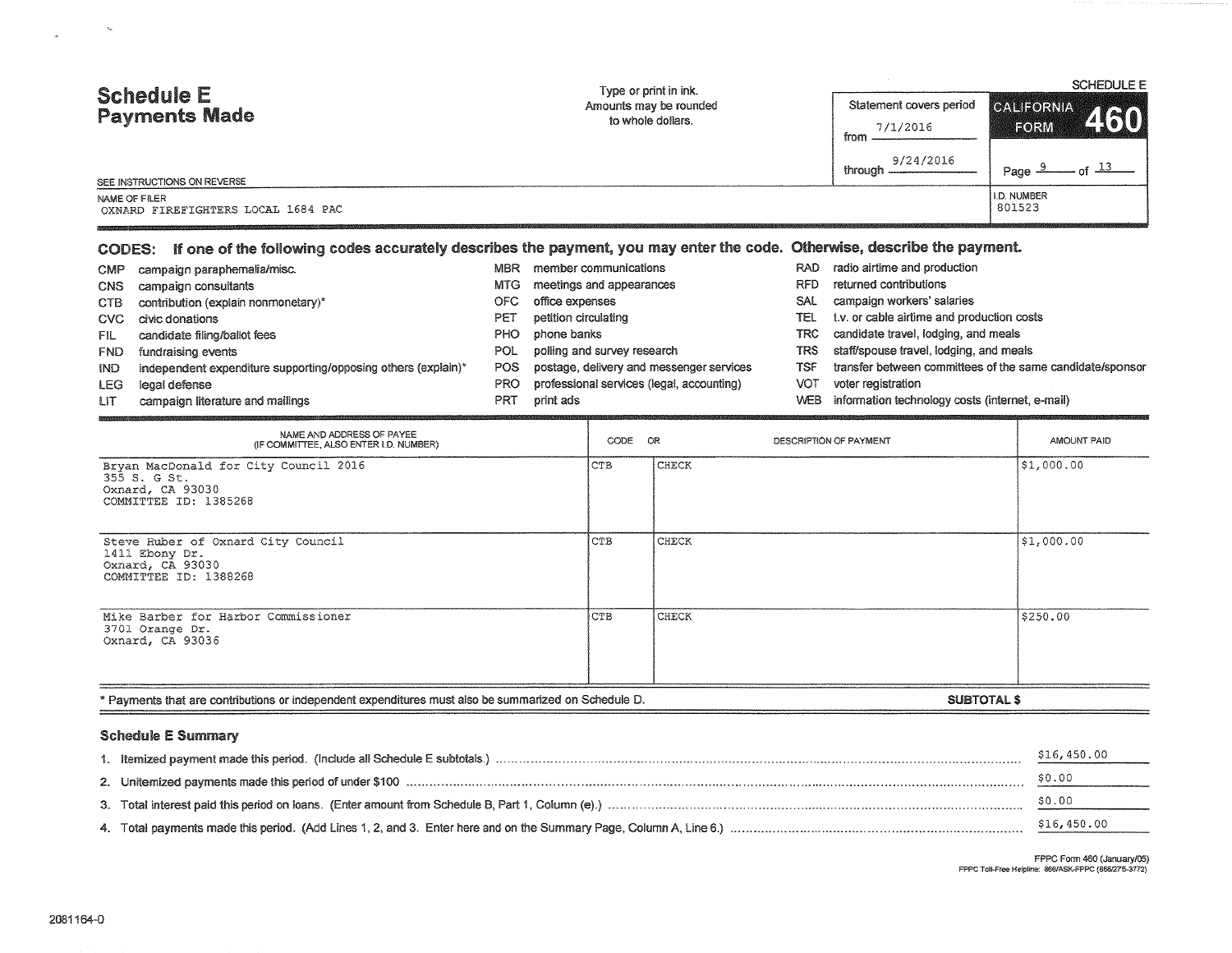|                                                                                                                                 |                        | Type or print in ink. |                             |                                           |            | SCHEDULE E (CONT.)                              |                    |                                                           |  |
|---------------------------------------------------------------------------------------------------------------------------------|------------------------|-----------------------|-----------------------------|-------------------------------------------|------------|-------------------------------------------------|--------------------|-----------------------------------------------------------|--|
| <b>Schedule E</b>                                                                                                               | Amounts may be rounded |                       |                             | Statement covers period                   |            | <b>CALIFORNIA</b>                               |                    |                                                           |  |
| (Continuation Sheet)                                                                                                            | to whole dollars.      |                       |                             |                                           | 7/1/2016   |                                                 | 4610<br>FORM       |                                                           |  |
| Payments Made                                                                                                                   |                        |                       |                             |                                           |            | from                                            |                    |                                                           |  |
| SEE INSTRUCTIONS ON REVERSE                                                                                                     |                        |                       |                             |                                           |            | 9/24/2016<br>through -                          |                    | Page 10 of 13                                             |  |
| NAME OF FILER                                                                                                                   |                        |                       |                             |                                           |            |                                                 |                    | I.D. NUMBER                                               |  |
| OXNARD FIREFIGHTERS LOCAL 1684 PAC                                                                                              |                        |                       |                             |                                           |            |                                                 |                    | 801523                                                    |  |
| CODES: If one of the following codes accurately describes the payment, you may enter the code. Otherwise, describe the payment. |                        |                       |                             |                                           |            |                                                 |                    |                                                           |  |
| <b>CMP</b><br>campaign paraphernalia/misc.                                                                                      | <b>MBR</b>             |                       | member communications       |                                           | <b>RAD</b> | radio airtime and production                    |                    |                                                           |  |
| campaign consultants<br><b>CNS</b>                                                                                              | <b>MTG</b>             |                       | meetings and appearances    |                                           | RFD        | returned contributions                          |                    |                                                           |  |
| contribution (explain nonmonetary)*<br><b>CTB</b>                                                                               | <b>OFC</b>             | office expenses       |                             |                                           | SAL        | campaign workers' salaries                      |                    |                                                           |  |
| civic donations<br><b>CVC</b>                                                                                                   | <b>PET</b>             | petition circulating  |                             |                                           | <b>TEL</b> | t.v. or cable airtime and production costs      |                    |                                                           |  |
| candidate filing/ballot fees<br>FIL                                                                                             | PHO                    | phone banks           |                             |                                           | <b>TRC</b> | candidate travel, lodging, and meals            |                    |                                                           |  |
| fundraising events<br><b>FND</b>                                                                                                | POL.                   |                       | polling and survey research |                                           | <b>TRS</b> | staff/spouse travel, lodging, and meals         |                    |                                                           |  |
| independent expenditure supporting/opposing others (explain)*<br><b>IND</b>                                                     | POS                    |                       |                             | postage, delivery and messenger services  | <b>TSF</b> |                                                 |                    | transfer between committees of the same candidate/sponsor |  |
| legal defense<br><b>LEG</b>                                                                                                     | PRO                    |                       |                             | professional services (legal, accounting) | <b>VOT</b> | voter registration                              |                    |                                                           |  |
| campaign literature and mailings<br>LIT.                                                                                        | PRT                    | print ads             |                             |                                           | <b>WEB</b> | information technology costs (internet, e-mail) |                    |                                                           |  |
| NAME AND ADDRESS OF PAYEE<br>(IF COMMITTEE, ALSO ENTER I.D. NUMBER)                                                             |                        |                       | CODE OR                     |                                           |            | DESCRIPTION OF PAYMENT                          |                    | AMOUNT PAID                                               |  |
| Miquel Lopez for Oxnard Mayor 2016<br>1237 S. Victoria Ave.<br>Suite 191<br>Oxnard, CA 93035<br>COMMITTEE ID: 1387287           |                        |                       | CTB                         | <b>CHECKS</b>                             |            |                                                 |                    | \$14,000.00                                               |  |
| Committee to Elect Al Jones Oxnard City Treasurer<br>5218 Moonstone Way<br>Oxnard, CA 93035<br>COMMITTEE ID: 1389554            |                        |                       | <b>CTB</b>                  | <b>CHECK</b>                              |            |                                                 |                    | \$200.00                                                  |  |
|                                                                                                                                 |                        |                       |                             |                                           |            |                                                 |                    |                                                           |  |
|                                                                                                                                 |                        |                       |                             |                                           |            |                                                 |                    |                                                           |  |
|                                                                                                                                 |                        |                       |                             |                                           |            |                                                 |                    |                                                           |  |
| * Payments that are contributions or independent expenditures must also be summarized on Schedule D.                            |                        |                       |                             |                                           |            |                                                 | <b>SUBTOTAL \$</b> |                                                           |  |

 $\label{eq:3.1} \delta_{\mathbf{k}} = \frac{1}{\sqrt{2\pi}}\sum_{i=1}^{N} \frac{1}{\sqrt{2\pi}}\sum_{i=1}^{N} \frac{1}{\sqrt{2\pi}}\sum_{i=1}^{N} \frac{1}{\sqrt{2\pi}}\sum_{i=1}^{N} \frac{1}{\sqrt{2\pi}}\sum_{i=1}^{N} \frac{1}{\sqrt{2\pi}}\sum_{i=1}^{N} \frac{1}{\sqrt{2\pi}}\sum_{i=1}^{N} \frac{1}{\sqrt{2\pi}}\sum_{i=1}^{N} \frac{1}{\sqrt{2\pi}}\sum_{i=1}^{N} \frac{1$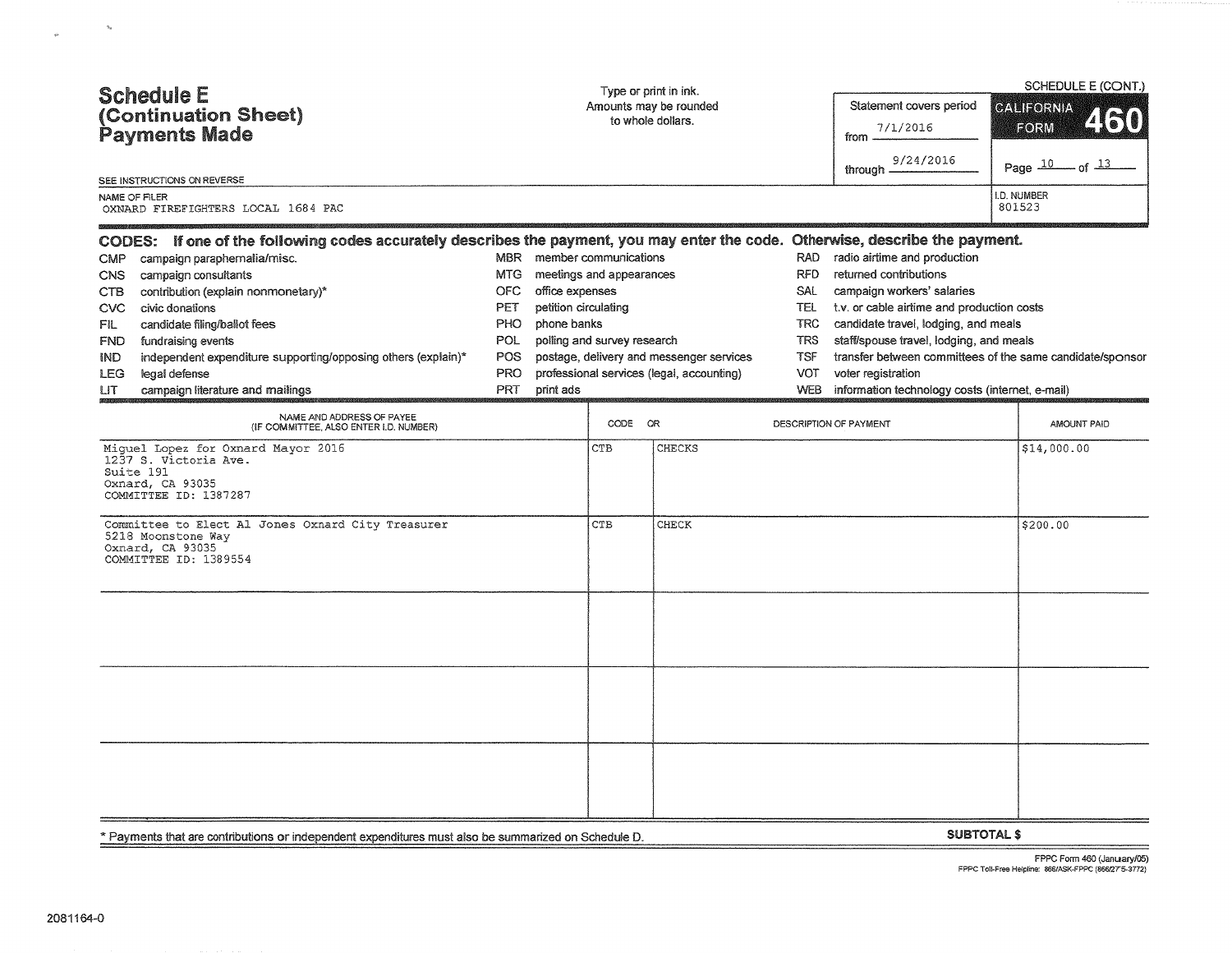| <b>Schedule F</b><br><b>Accrued Expenses (Unpaid Bills)</b>                                                                     | Type or print in ink.<br>Amounts may be rounded<br>to whole dollars. | Statement covers period<br>7/1/2016<br>from<br>9/24/2016<br>through — | <b>SCHEDULE F</b><br>CALIFORNIA<br>460<br>EORM<br>Page $\pm\pm$ |  |  |  |  |  |
|---------------------------------------------------------------------------------------------------------------------------------|----------------------------------------------------------------------|-----------------------------------------------------------------------|-----------------------------------------------------------------|--|--|--|--|--|
| SEE INSTRUCTIONS ON REVERSE<br>NAME OF FILER<br>OXNARD FIREFIGHTERS LOCAL 1684 PAC                                              |                                                                      |                                                                       | <b>ILD. NUMBER</b><br>801523                                    |  |  |  |  |  |
| CODES: If one of the following codes accurately describes the payment, you may enter the code. Otherwise, describe the payment. |                                                                      |                                                                       |                                                                 |  |  |  |  |  |

| <b>CMP</b> | campaign paraphernalia/misc.        | <b>MBR</b> | member communications       |
|------------|-------------------------------------|------------|-----------------------------|
| <b>CNS</b> | campaign consultants                | MTG.       | meetings and appearances    |
| CTB        | contribution (explain nonmonetary)* | OFC.       | office expenses             |
| CVC        | civic donations                     | PET        | petition circulating        |
| FIL        | candidate filing/ballot fees        | PHO.       | phone banks                 |
| <b>FND</b> | fundraising events                  | POL.       | polling and survey research |

- IND independent expenditure supporting/opposing others (explain)\* POS postage, delivery and messenger services
- 

 $\eta_{\rm d}$ 

UT campaign literature and mailings

- 
- -
	-
	-
	-
	-
- LEG legal defense PRO professional services (legal, accounting)
	- PRT print ads
- RAD radio airtime and production
- RFD returned contributions
- SAL campaign workers' salaries
- TEL t.v. or cable airtime and production costs
- TRC candidate travel, lodging, and meals
- TRS staff/spouse travel, lodging, and meals
- TSF transfer between committees of the same candidate/sponsor
- VOT voter registration
- WEB information technology costs (internet, e-mail)

| NAME AND ADDRESS OF CREDITOR<br>(IF COMMITTEE, ALSO ENTER I.D. NUMBER)                                                            | CODE OR<br>DESCRIPTION OF PAYMENT | (a)<br>OUTSTANDING<br><b>BALANCE BEGINNING</b><br>OF THIS PERIOD | (b)<br>AMOUNT INCURRED<br>THIS PERIOD | (c)<br>AMOUNT PAID<br>THIS PERIOD<br>(ALSO REPORT ON E) | (d)<br><b>OUTSTANDING</b><br><b>BALANCE AT CLOSING</b><br>OF THIS PERIOD |
|-----------------------------------------------------------------------------------------------------------------------------------|-----------------------------------|------------------------------------------------------------------|---------------------------------------|---------------------------------------------------------|--------------------------------------------------------------------------|
|                                                                                                                                   |                                   |                                                                  |                                       |                                                         |                                                                          |
|                                                                                                                                   |                                   |                                                                  |                                       |                                                         |                                                                          |
|                                                                                                                                   |                                   |                                                                  |                                       |                                                         |                                                                          |
|                                                                                                                                   |                                   |                                                                  |                                       |                                                         |                                                                          |
|                                                                                                                                   |                                   |                                                                  |                                       |                                                         |                                                                          |
|                                                                                                                                   |                                   |                                                                  |                                       |                                                         |                                                                          |
| * Payments that are contributions or independent expenditures must also be summarized on Schedule D.<br>summarized on Schedule D. | SUBTOTAL \$                       |                                                                  |                                       |                                                         |                                                                          |

#### Schedule F Summary

| Total accrued expenses incurred this period. (Include all Schedule F, Column (b) subtotals for            |                                            |
|-----------------------------------------------------------------------------------------------------------|--------------------------------------------|
| 2. Total accrued expenses paid this period. (include all Schedule F, Column (c) subtotals for payments on |                                            |
| 3. Net change this period. (Subtract Line 2 from Line 1. Enter the difference here and                    | $NFT$ \$0.00<br>(May he a negative mimber) |

**(May be a negative number)** 

FPPC Form 460 (January/05)<br>FPPC Toll-Free Helpline: 866/ASK-FPPC (866/275-3772)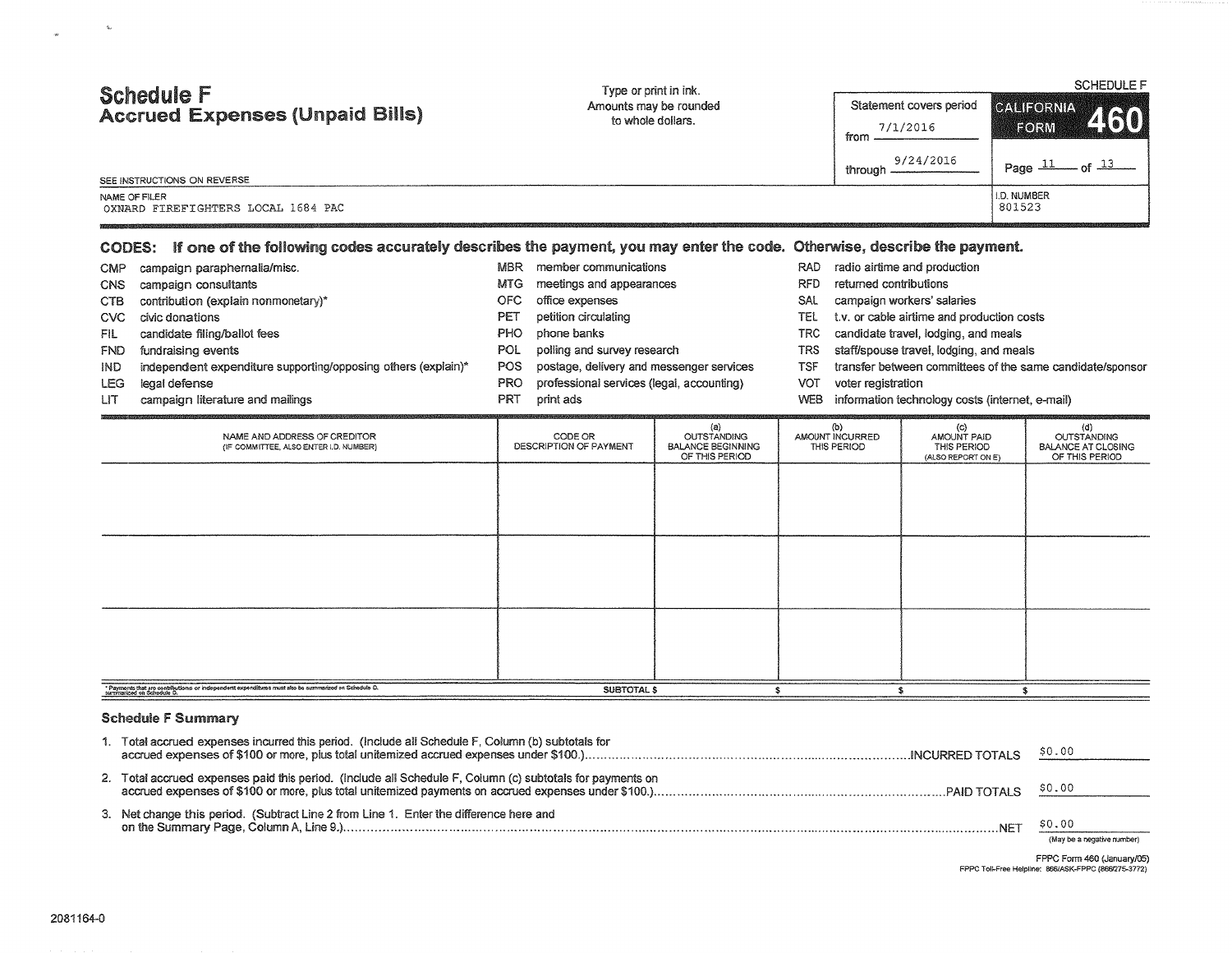| <b>Schedule H</b><br><b>Loans Made to Others*</b><br>SEE INSTRUCTIONS ON REVERSE                                                                                 |                                                                                                     |                                                                                | Type or print in ink.<br>Amounts may be rounded<br>to whole dollars. |                                                           |        | from –<br>through $-\frac{1}{2}$                                   | Statement covers period<br>7/1/2016<br>9/24/2016 | <b>CALIFORNIA</b><br>FORM<br>I.D. NUMBER    | <b>SCHEDULE H</b><br>460<br>Page $\frac{12}{10}$ of $\frac{13}{10}$ |
|------------------------------------------------------------------------------------------------------------------------------------------------------------------|-----------------------------------------------------------------------------------------------------|--------------------------------------------------------------------------------|----------------------------------------------------------------------|-----------------------------------------------------------|--------|--------------------------------------------------------------------|--------------------------------------------------|---------------------------------------------|---------------------------------------------------------------------|
| NAME OF FILER<br>OXNARD FIREFIGHTERS LOCAL 1684 PAC                                                                                                              |                                                                                                     |                                                                                |                                                                      |                                                           |        |                                                                    |                                                  | 801523                                      |                                                                     |
| FULL NAME, STREET ADDRESS AND ZIP CODE<br>OF RECIPIENT<br>(IF COMMITTEE, ALSO ENTER I.D. NUMBER)                                                                 | IF AN INDIVIDUAL, ENTER<br>OCCUPATION AND EMPLOYER<br>(IF SELF-EMPLOYED, ENTER<br>NAME OF BUSINESS) | (a)<br>OUTSTANDING<br><b>BALANCE</b><br><b>BEGINNING THIS</b><br><b>PERIOD</b> | (b)<br>AMOUNT<br>LOANED THIS<br>PERIOD                               | (c)<br>REPAYMENT OR<br><b>FORGIVENESS</b><br>THIS PERIOD* |        | (d)<br>OUTSTANDING<br><b>BALANCE AT</b><br>CLOSE OF THIS<br>PERIOD | (e)<br><b>INTEREST</b><br><b>RECEIVED</b>        | (f)<br>ORIGINAL<br>AMOUNT OF<br><b>LOAN</b> | $(g)$ CUMULATIVE<br>LOANS<br>TO DATE                                |
|                                                                                                                                                                  |                                                                                                     |                                                                                |                                                                      | $\Box$ PAID                                               |        |                                                                    | %.                                               |                                             | CALENDAR YEAR                                                       |
|                                                                                                                                                                  |                                                                                                     |                                                                                |                                                                      | $\Box$ FORGIVEN                                           |        |                                                                    | <b>RATE</b>                                      |                                             | PER ELECTION**                                                      |
|                                                                                                                                                                  |                                                                                                     |                                                                                |                                                                      |                                                           |        | DATE DUE                                                           |                                                  | DATE INCURRED                               |                                                                     |
|                                                                                                                                                                  |                                                                                                     |                                                                                |                                                                      | $\Box$ PAID                                               |        |                                                                    | -%                                               |                                             | CALENDAR YEAR                                                       |
|                                                                                                                                                                  |                                                                                                     |                                                                                |                                                                      | $\Box$ FORGIVEN                                           |        |                                                                    | <b>RATE</b>                                      |                                             | PER ELECTION**                                                      |
|                                                                                                                                                                  |                                                                                                     |                                                                                |                                                                      |                                                           |        | DATE DUE                                                           |                                                  | DATE INCURRED                               |                                                                     |
| *Loans that are contributions to another candidate or committee<br>must also be summarized on Schedule D. Loans forgiven must<br>also be reported on Schedule E. |                                                                                                     | SUBTOTAL IS                                                                    |                                                                      | 秀                                                         |        |                                                                    | Ś.                                               |                                             |                                                                     |
|                                                                                                                                                                  |                                                                                                     |                                                                                |                                                                      |                                                           |        |                                                                    | (Enter (e) on<br>Schedule I, Line 3)             |                                             |                                                                     |
| <b>Schedule H Summary</b>                                                                                                                                        |                                                                                                     |                                                                                |                                                                      |                                                           |        |                                                                    |                                                  |                                             |                                                                     |
| (Total Column (b) plus uniternized loans of less than \$100.)                                                                                                    |                                                                                                     |                                                                                |                                                                      |                                                           | \$0.00 |                                                                    |                                                  |                                             |                                                                     |
| (Total Column (c) plus uniternized payments of less than \$100.)                                                                                                 |                                                                                                     |                                                                                |                                                                      |                                                           | \$0.00 |                                                                    |                                                  |                                             | ** If required.                                                     |
|                                                                                                                                                                  |                                                                                                     |                                                                                |                                                                      |                                                           | \$0.00 |                                                                    |                                                  |                                             |                                                                     |
| Enter the net here and on the Summary Page, Column A, Line 7.                                                                                                    |                                                                                                     |                                                                                |                                                                      |                                                           |        | (May be a negative number)                                         |                                                  |                                             |                                                                     |

 $\label{eq:2.1} \mathbf{y} = -\mathbf{h} \mathbf{y}$  as